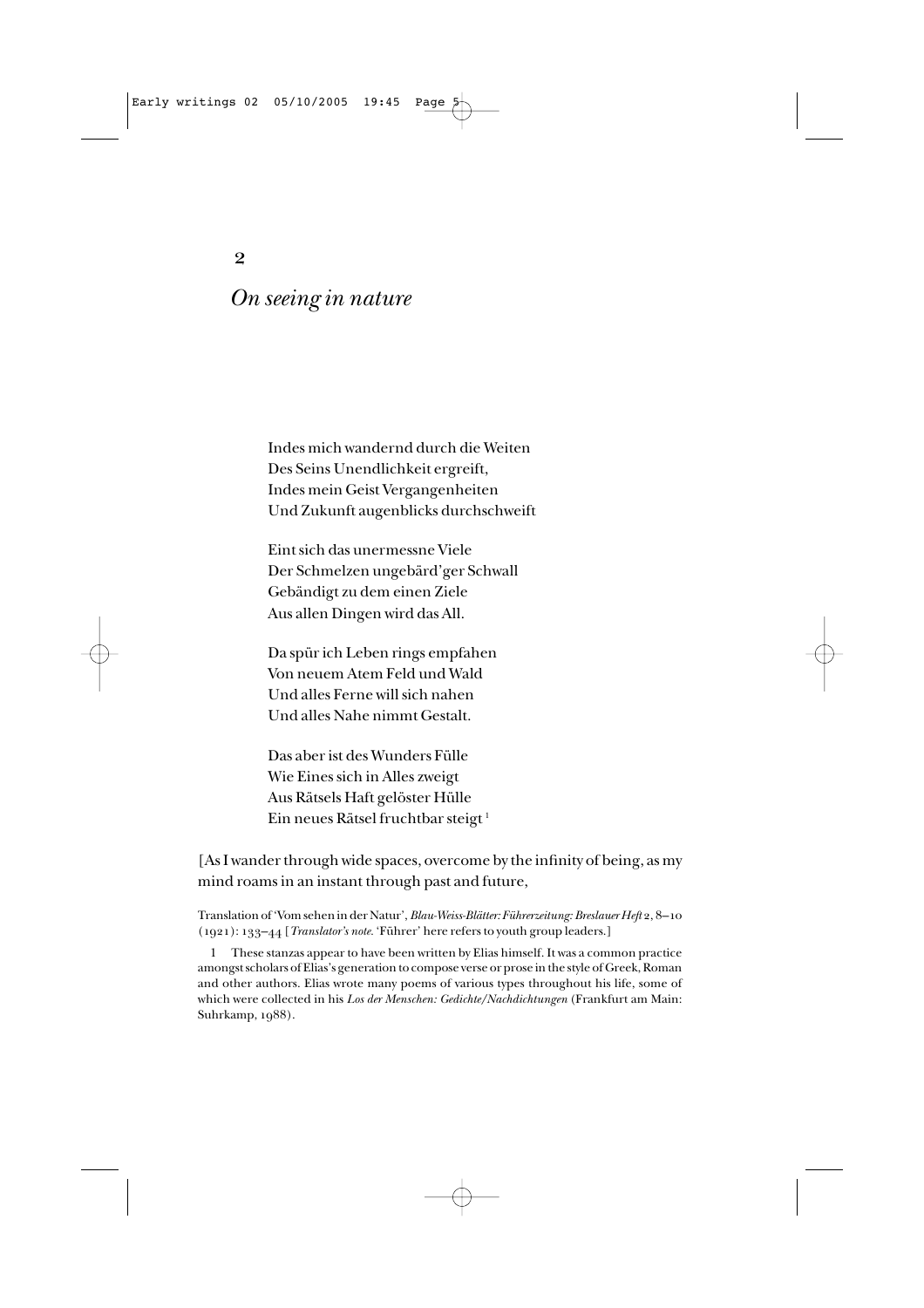#### 6 early writings

The multitudinous vastness, the restless flood of melting things are all made one, subdued by the single goal; all things become the universe. Now all around I feel new life, new breath enters field and wood, and all that's far seeks to draw near and all that's near takes on clear shape. But most miraculous of all is how one thing merges into all, and how, set free from the shell of mystery, a new and fruitful mystery arises.]

## I

Seeing in nature seems at first the simplest thing in the world. As we walk in the country we take pleasure in the changing landscape, climb a mountain and enjoy the beautiful view. And while art may demand the most diligent, detailed labour if one is to learn to see, nature appears to reveal its beauty to the eye directly and effortlessly. Despite these differences, a work of painting has much in common with a natural scene. Both are referred to not improperly as a 'picture', since in both cases a viewing subject stands opposed to something to be judged beautiful. But whereas, in the case of a painting, it can be readily understood why one thing represented – a tree, a human figure or a building – combines with another to form a painterly whole, since the artist's imagination has so ordained, it is by no means the same with landscape. How does it come about that tree and river, meadow and mountain, road and village likewise complement each other, form a pictorial unity and – what is still more remarkable – why are there no absolutely unsightly landscapes, while we must condemn as worthless countless paintings which lack this unity?

Whereas it is necessary to evaluate carefully the fluctuating artistic value of paintings, there is no such necessity in the case of landscape, which seems always unchanging. It is precisely this difference which provides at least a strong incentive to examine the individual element in a painting, to determine the authenticity of its particular representation and the way it is incorporated in the whole. An understanding of the value of a work of art emerges only gradually from a consideration of the details. In face of a landscape, by contrast, it is even uncertain where the noteworthy details actually are. What is it about their particular placement and integration in the whole that would merit investigation, in the sense that they might teach us how to see their unity anew and on a deeper level? More and more bushes, lakes and flowers meet the eye, no doubt of manifold kinds and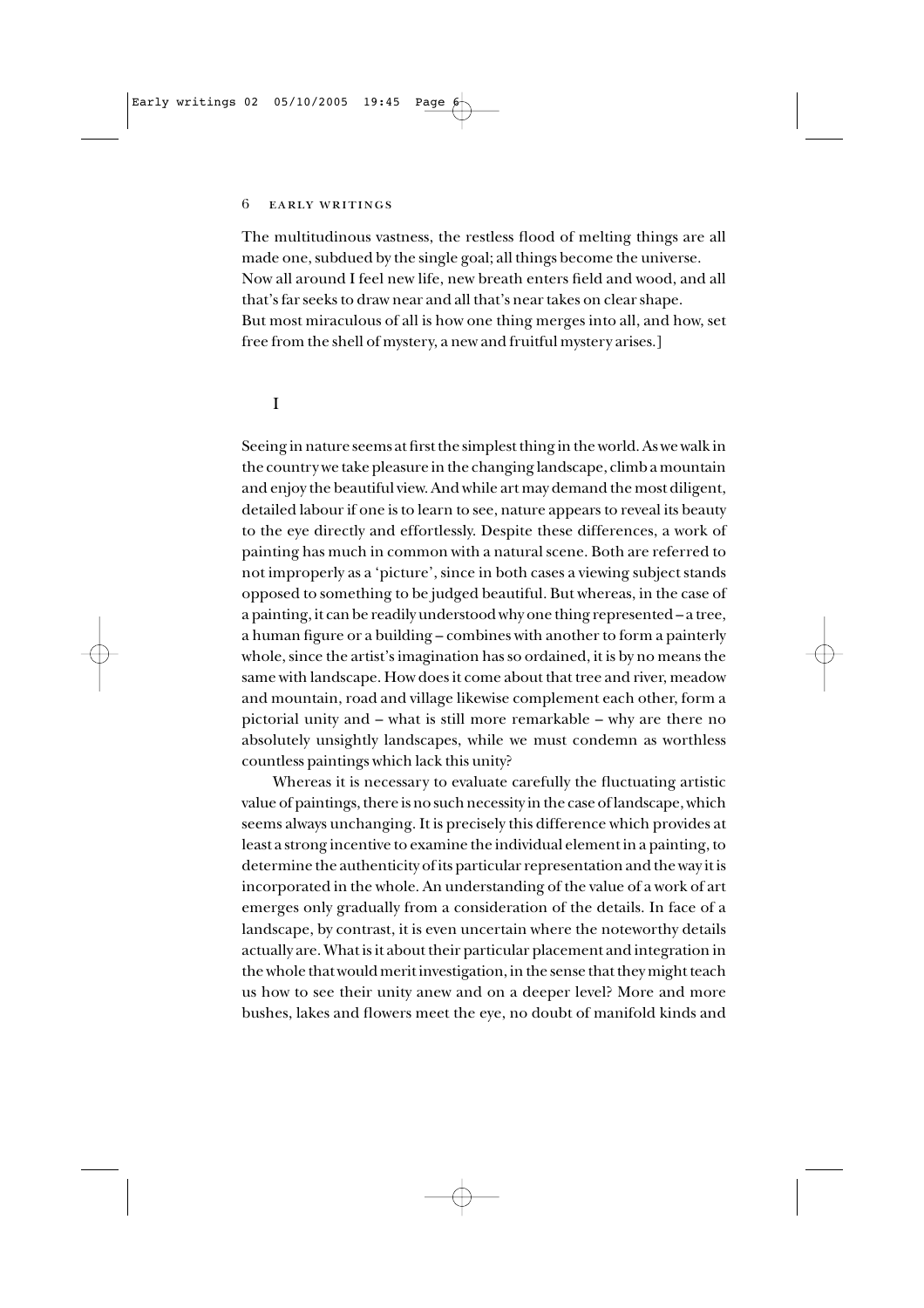#### ON SEEING IN NATURE 7

nuances, but the bush remains a bush, the flowers are flowers and the lake is a lake. What more could one learn to see in this? And yet all that in its totality, the landscape as such, seems more immediately overwhelming than the work of art.

### II

It is taken for granted today that nature is apprehended by those walking in the countryside in terms of its beauty, that is, from an aesthetic viewpoint, as landscape. Yet one is seldom aware that this way of looking emerged only gradually, in the Renaissance age.

It is customary to speak of that period as the age of awakening individuality. By this it is meant that here, for the first time, individual personalities not only played the most important roles but also became aware of themselves in their self-contained uniqueness. This form of consciousness is now accepted without hesitation as the self-evident attitude of human beings as such, while in reality it is only the attitude of the modern age. It was actually this consciousness of the self as sharply cut off within its own fate, standing opposed to every other self and to the whole world, as if separated from them by an abyss, which first converted nature into landscape.2A tacit assumption underlying the entire perception of nature as landscape is that the onlooker gazes at something opposite to and beyond himself, which always remains at a measured remoteness from his ego. Only when nature was viewed as a picture facing the human being was it possible to think of reproducing it in a painting, of transferring the three-dimensional natural space to the painted surface and expanding the picture space by means of perspective. From that time, through an inverse interpretation of natural space as picture space, nature was seen as landscape. However, in order to reveal what appears self-evident as merely a peculiarity of the modern age, and to make clear the nature of that peculiarity, it is necessary to give an account of another stage of consciousness, and therefore another stage in the way of seeing nature.

2 This is Elias's first published formulation of what he would later call the *homo clausus* mode of self-experience.